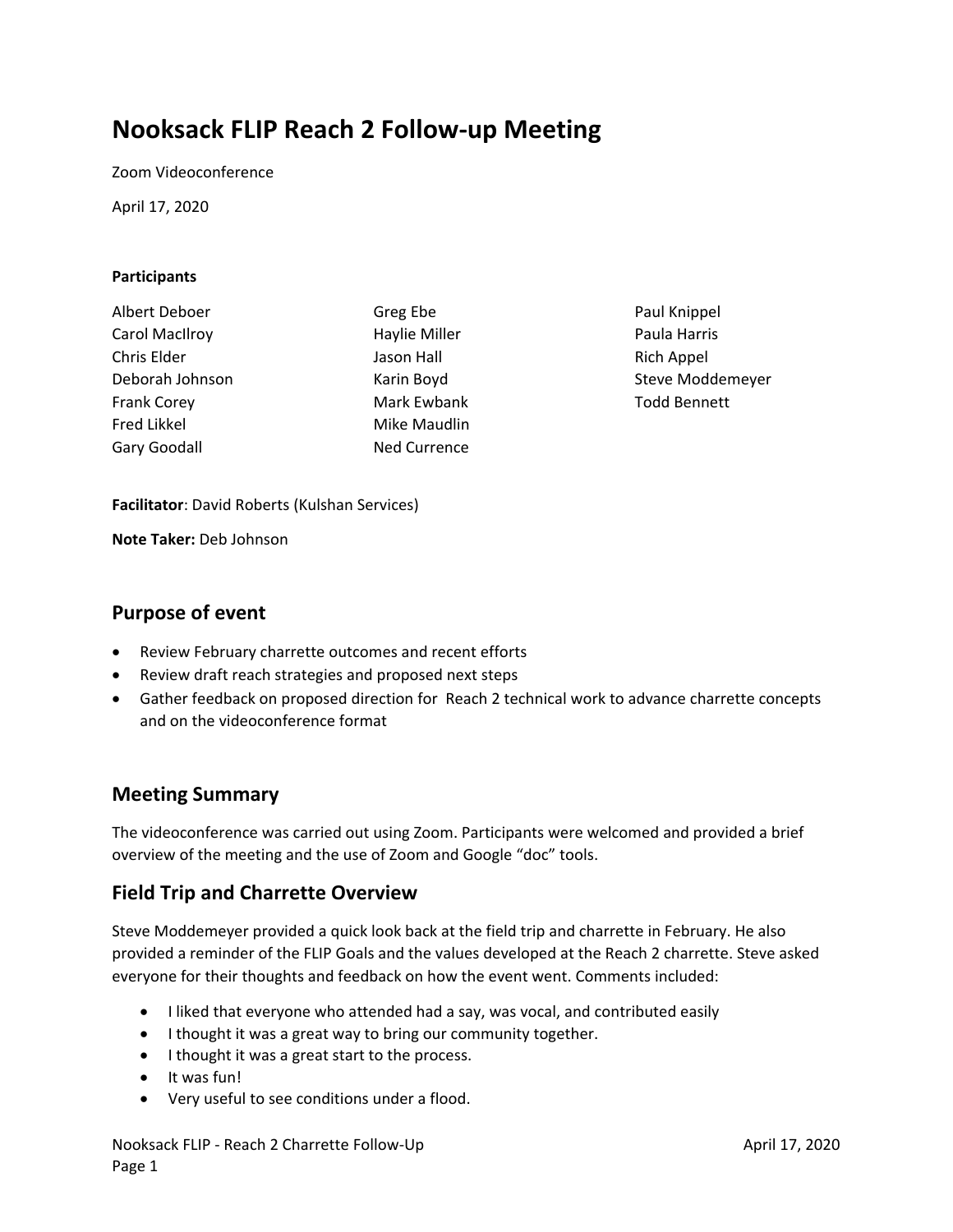- It was nice to meet others and hear different inputs related to flood issues.
- Somewhat daunting to see how it all fits together.
- Excellent opportunity to interact at the human level.
- I thought there was great participation and enthusiasm for collaboration.
- I found seeing the floodplain during a flood very helpful.
- I hope we do what we talked about!

## **Process Review**

Paula provided a summary of activities carried out by the County's technical team since the charrette. She reflected back on the bigger ideas generated at the charrette and explained how some of the ideas with less support were wrapped into the larger concepts. She proposed some overarching strategies for the reach and asked for the group's feedback regarding their support for each using a Google graphical tool shown below. The results indicate that there is support for the overall direction of the strategies. Some of the attendees are looking for issues to be resolved before stating stronger support for the strategies.

1. I like the direction the overall strategies are taking us in Reach 2



# **Presentations and Feedback**

The technical team presented the key concepts resulting from the charrette and the steps the technical team will take to develop these concepts over the summer/fall. After each concept was presented, there was a question and answer session, and then attendees were asked to provide input regarding their level of support for the concept and direction for the technical work to develop it further.

### Levee Modifications and Mainstem Habitat Improvements

Mark Ewbank presented the concepts developed by the technical team to develop Reach 2 levee modification and mainstem habitat improvement concepts. He showed an animation from the 2D model developed by Todd Bennett showing how flood waters filled and drained from the floodplain during the February 2020 flood. The following input was provided:

Rich Appel

- Can the video of the flood show impacts all the way down to Ferndale? Todd: This view zoomed in on upper Reach 2 area but the simulation includes all of the river length from Deming downstream including the Everson overflow corridor.
- The video is fairly telling of some of the issues. Let's do a walk through in the field to discuss some of the issues after the flood (when we are able to all get on the ground together again)

Other input

● We need to re-inventory river bank armor extent and condition.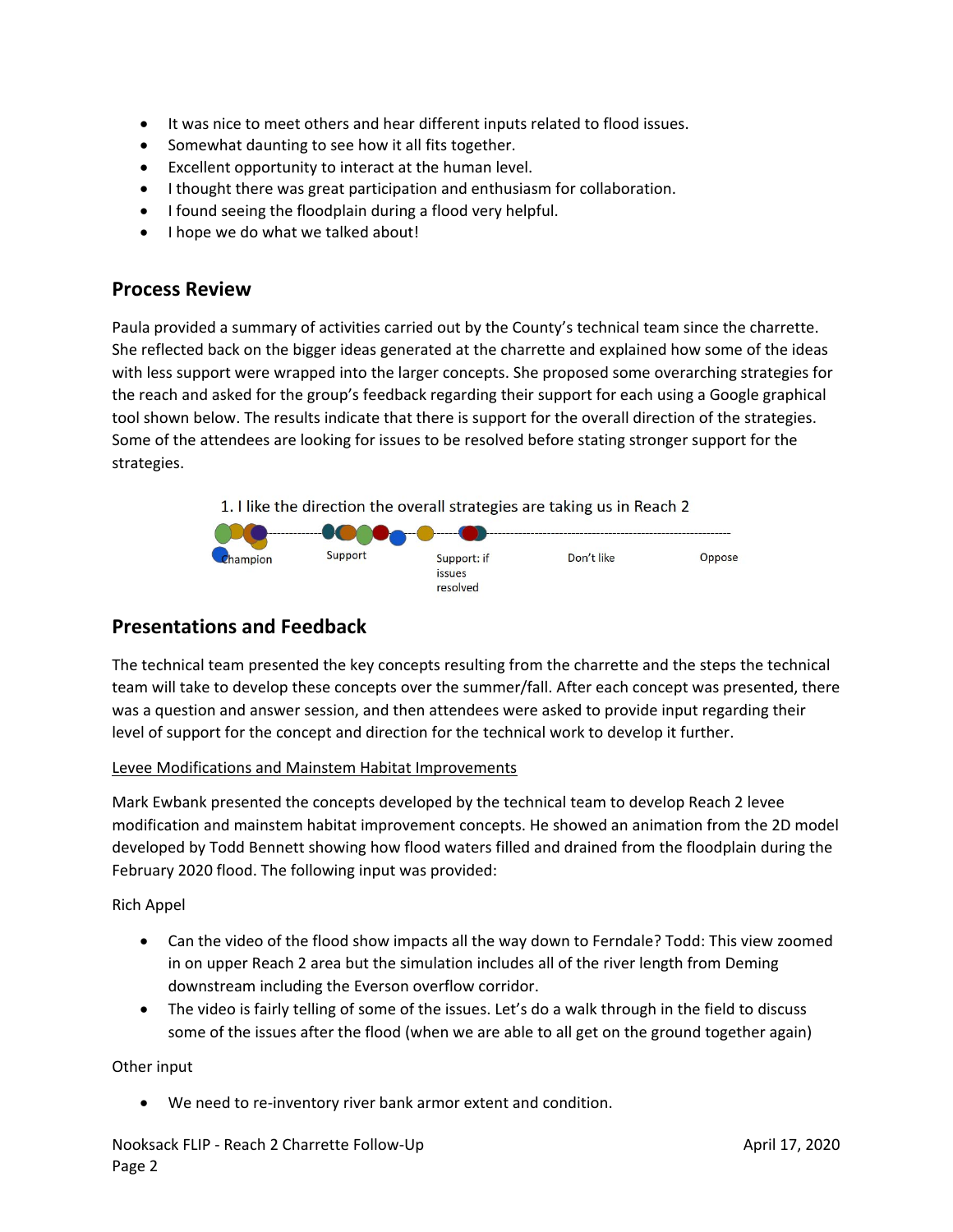Consider using timber pilings to build wood habitat structures.

Conclusions: There is general agreement with the conceptual approach proposed by the technical team. Paula requested those who are not in full agreement to contact her with their thoughts.

*See Google Doc diagram below with input from the whole group.*



#### Tributary and Floodplain Corridor Improvements

Jason Hall presented the approach developed by the technical team to address Reach 2 tributary streams and floodplain overflow corridor improvement concepts resulting from the charrette. The following input was provided:

Michael Maudlin

A habitat goal or target setting step is missing. How close are we getting to our goal?

Paula's response – a fish focus group of the more technical members of the Salmon Staff Team will define initial project concepts and specific habitat goals

Ned noted that we need an overarching check-in at some point when we roll these things together. What does this do for us? This effort will be a key part of our implementation of our salmon recovery plan.

- Paula will follow up with Ned/Michael on how we might do this
- Jason's response we can roll in the habitat capacity analysis if we have targets to help inform project benefits and see how that moves the slider for increasing capacity – need to establish goals for rearing capacity which could be the tricky part

Others input

 Consider inset floodplain development/connectivity/channel morphology in the habitat conditions "departures"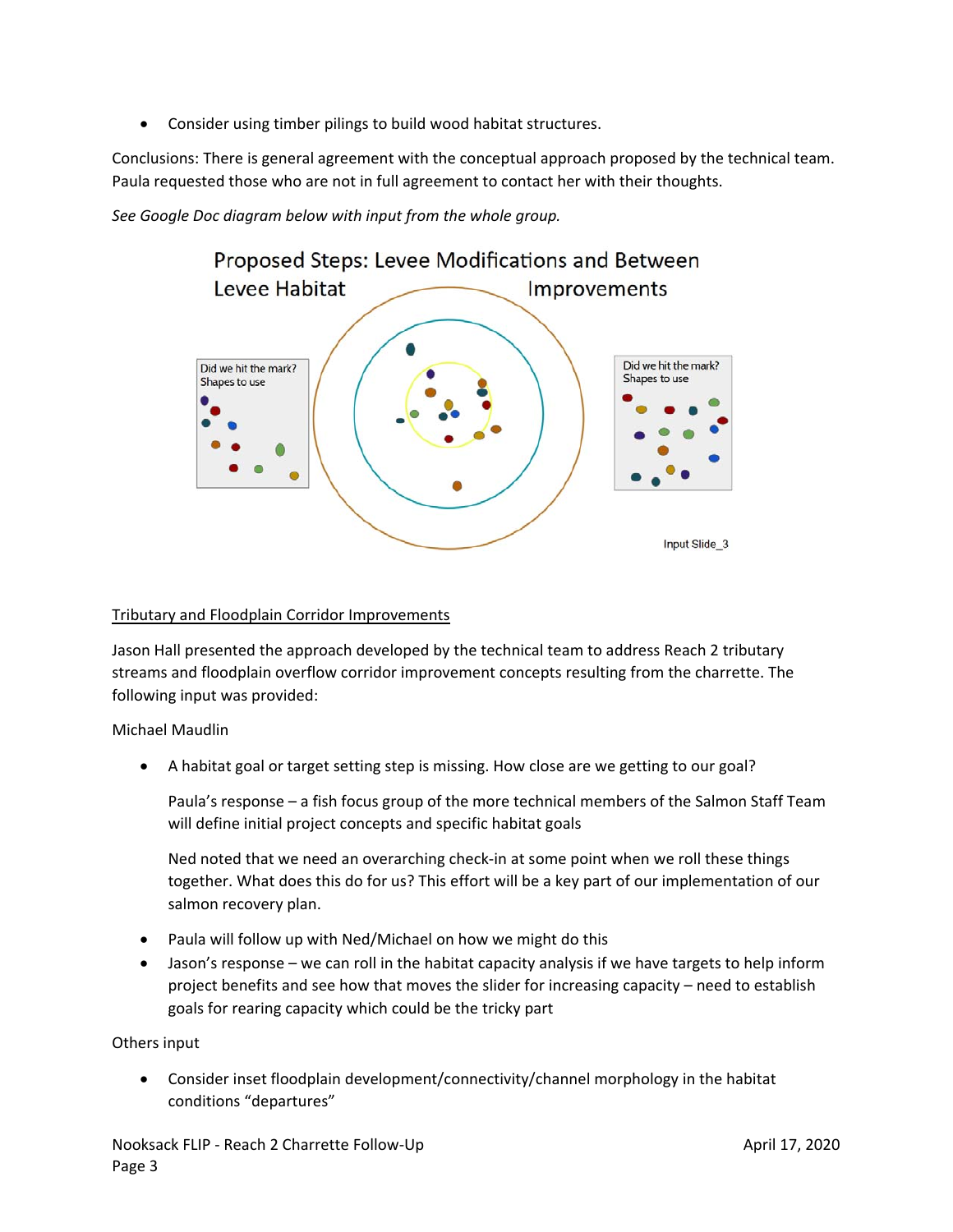Benchmarks and goals are important for measuring results to build buy‐in for future projects from impacted landowners

Conclusions: There is general agreement with the conceptual approach proposed by the technical team. Paula requested those who are not in full agreement to contact her with their thoughts.

Proposed Steps: Tributary and Floodplain Improvements Did we hit the mark? Did we hit the mark? Shapes to use. Shapes to use.

*See Google Doc diagram below with input from the whole group.*

#### Ferndale Development Impacts Reduction

Todd Bennett presented the approach developed by the technical team to evaluate the impacts of future development planned in Ferndale that could be at risk of flooding based on current zoning and develop floodplain management strategies to reduce flood impacts. The following input was provided:

Haylie Miller

- Down-zoning those areas is not going to be easy; she ran it by the city administrator who said it is going to critical to bring decision makers into that discussion
- Paula response we understand that and the County will be there to support City staff and provide the science to support good decision‐making

#### Discussion

 Mark Ewbank asked Haylie what comes after the model results are shared with the city? How much time is it likely going to take (months/years) to get definitive feedback from the City on the proposed changes in future development plans?

Haylie responded that downsizing the UGA will not be easy. They may be able to link it to their UGA expansion decisions. If we get the right people in the room we can get moving forward in a direction as long as the city administrator, public works director, and stormwater manager are on board. They could get something done pretty fast. This summer/fall seems reasonable if things get back to 'normal' (related to COVID‐19).

Input Slide 5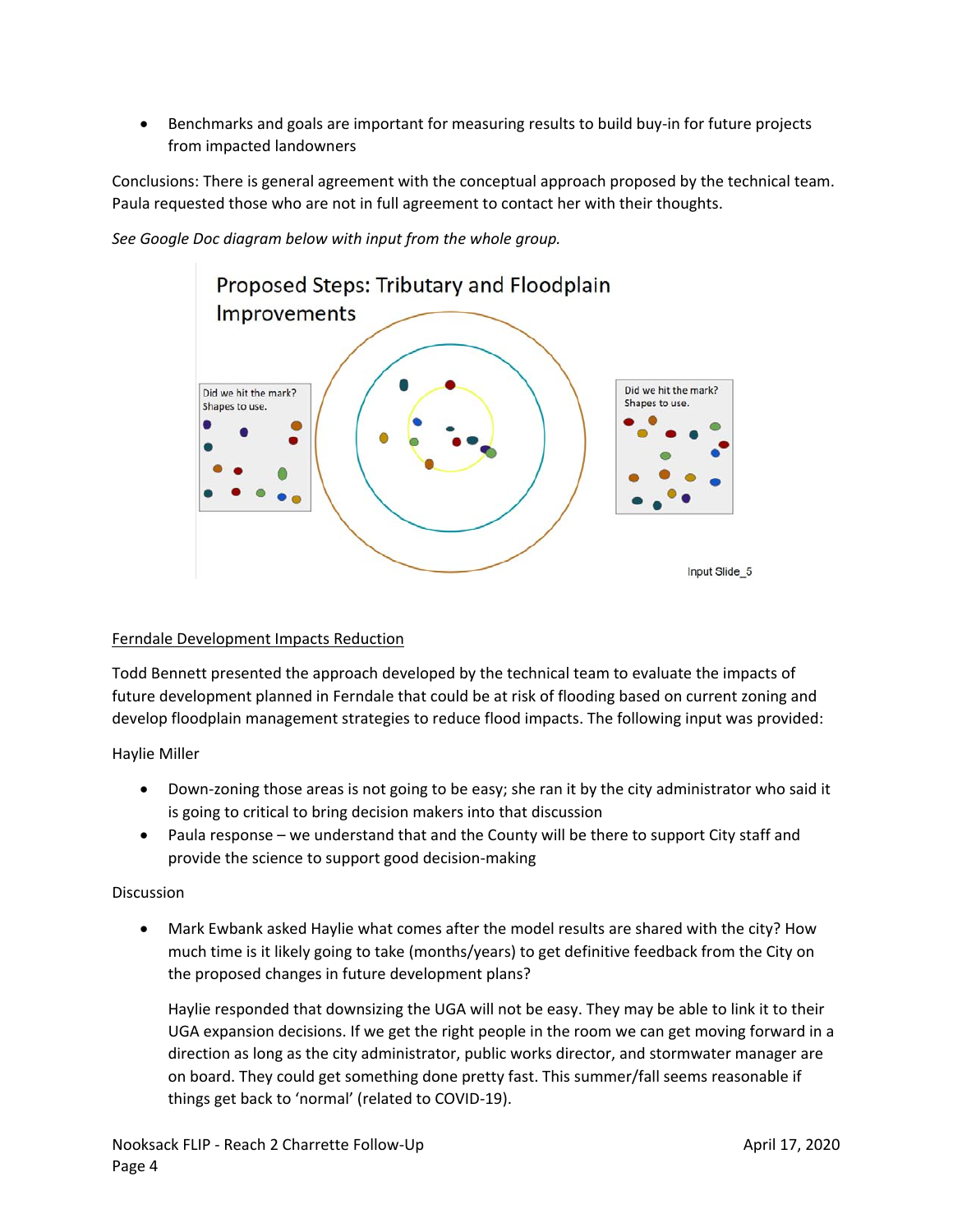Chris Elder noted that the County's Comprehensive Plan is updated every 8 years. The next scheduled adoption date for the County and Ferndale plans is 2024. This is typically when UGA and city limits are changed. If we don't want to allow for any future development now (before 2024 comp plan update) we might need a temporary action agreed upon by the City. A permanent fix would be rolled into the next comp plan process.

Haylie responded that UGA expansion is usually part of a Comp Plan update. This would happen in 2024. There may be some questions about how the timing of an agreement would work with this lag in the timing of the 2024 Comp Plan.

Others input

- Would be worth engaging County Planning Department early on in this process as well
- UGA expansion is a very good strategy for moving forward

Conclusions: There is good agreement with the conceptual approach proposed by the technical team. Paula requested that any concerns should be sent her way.

*See Google Doc diagram below with input from the whole group.*



#### Incentives Program

Chris Elder talked about the applicability of drainage‐based management and presented the concepts outlined by the technical team to develop an incentives program(s) as discussed at the charrette. The following input was provided:

#### Ned Currence

- We need a better understanding of drainage‐based management (DBM) and how it works.
- Where is the step where we prioritize the concerns for fish? We need to make sure we are tackling the right things and tracking how far we are getting towards our recovery goals.

Chris shared there will be multiple opportunities for the fish and ag people to provide input to the goals and strategies development.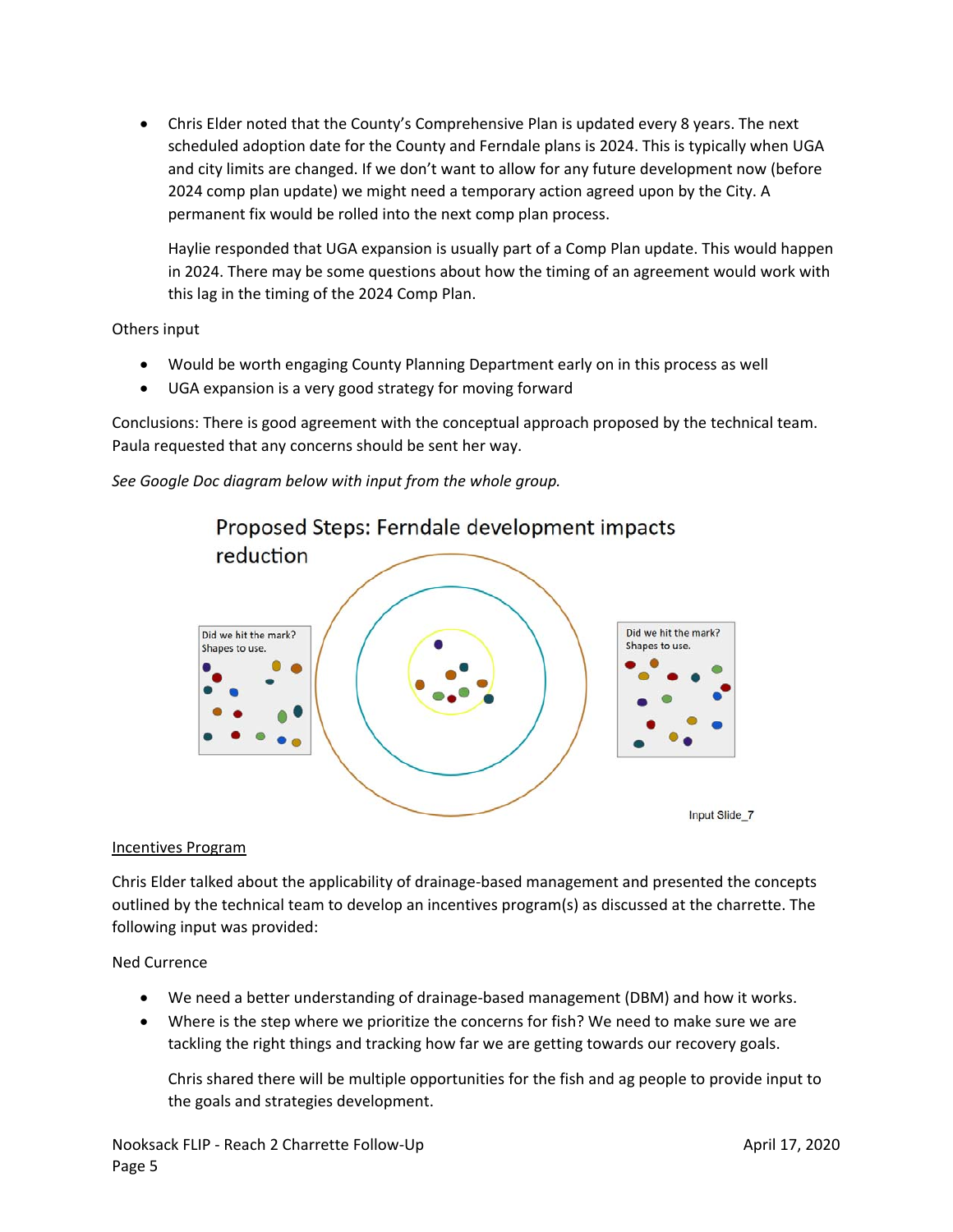Ned noted that the Nooksack Tribe is looking for a significant uplift for salmon, not just maintaining status quo. They want to make sure there is an overarching strategy – not a piecemeal project by project approach.

Chris noted that the general feedback from the farmers is that they have strong support for habitat restoration as long as farmers can be assured that they have a legal right to irrigate their crops. This may not be true of all farmers, but he has seen support as they move through the DBM process.

 Ned asked where the step is that prioritizes salmon? Is that step in DBM or does that happen here at the FLIP discussions?

Others input

- If farms don't have adequate water ag will disappear. Salmon will follow.
- Preserving agriculture is a key component for salmon recovery.
- Incentives could include things like certainty under the regulations or Endangered Species Act if certain actions are taken
- Consider deed restrictions for riparian protections
- Assess how nimble programs are to allow quick movement as landowner motivations may rapidly change
- Candidate Conservation Agreements with Assurances (USFWS)?
- We need better mechanisms to use the existing "assets" more fully to achieve our common values.

Conclusions: There is general agreement with the conceptual approach proposed by the technical team based on DBM. Clearly there are outstanding issues that still need to be ironed out and questions yet to be addressed. Paula requested those who are not in full agreement to contact her with their thoughts.

*See Google Doc diagram below with input from the whole group.*



# **Proposed Steps: Incentives**